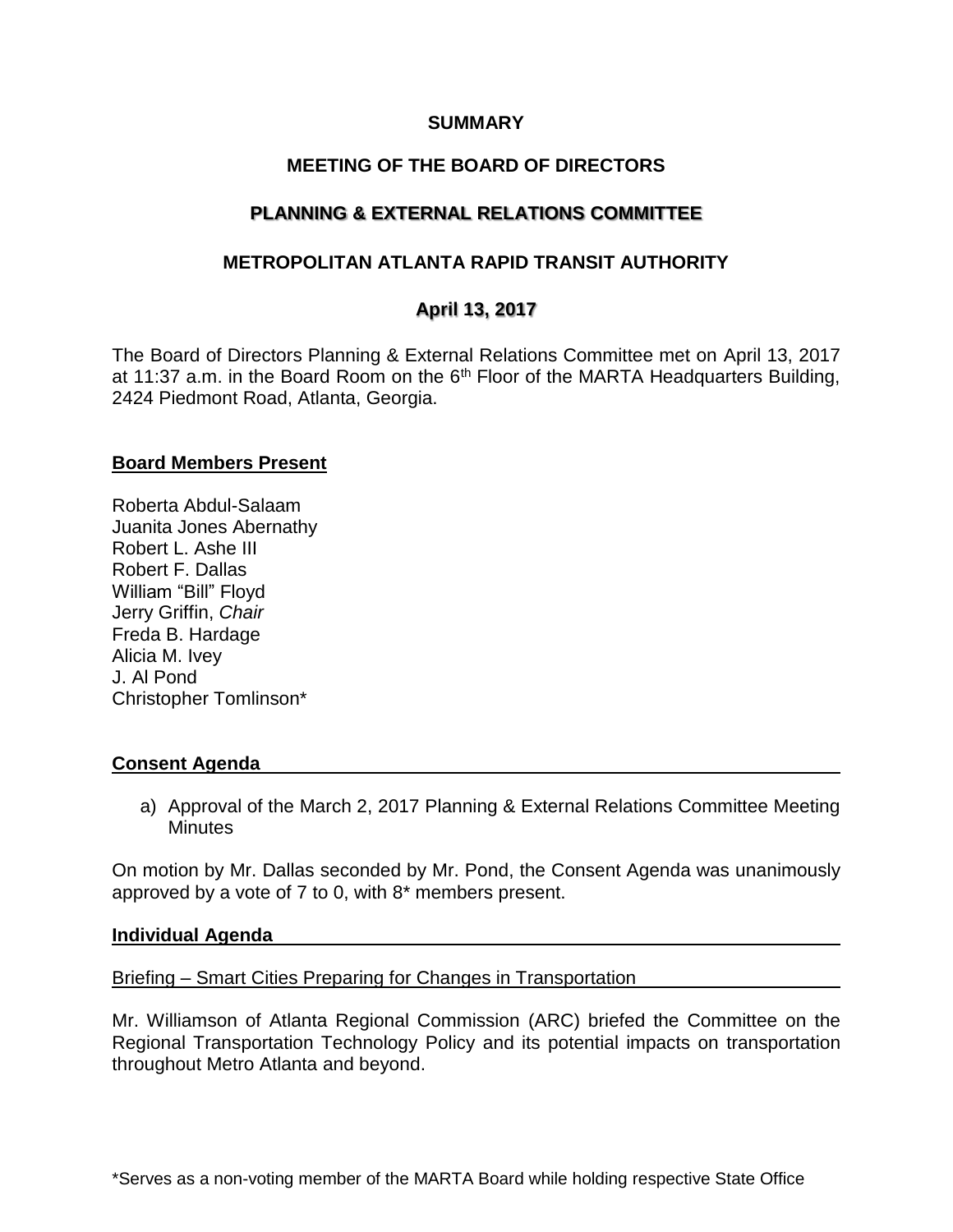### Briefing – I-20 East Transit Initiative

Mr. Williams briefed the Committee on the progress of the I-20 East Transit Initiative and its current activities, including:

- Purpose, Scope and Schedule of I-20 East Transit Performance Alternatives Analysis
- I-20 East Transit-Oriented Development Pilot Planning Grant

#### Briefing – FY17 Mid-Year Ridership Review

Ms. Smith briefed the Committee on the FY17 Mid-Year Ridership report – an overview of ridership on all three modes of service at MARTA – for the first half of fiscal year 2017, July through December 2016.

The presentation also highlighted factors that contribute to the volatility of the number of trips taken by MARTA riders over the current period.

#### Briefing – Bus On-Time Performance Strategy

Ms. Smith and Mr. Wright briefed the Committee on Bus On-time Performance (OTP) measures and strategies for continuous quality improvement this service measure.

OTP assesses how closely service matches schedule as experienced by the customer, which includes both early and late arrivals. To effectively and efficiently manage OTP, the Office of Research and Analysis completes reporting to guide continuous strategic planning initiatives on how to improve OTP.

#### Briefing – 2017 Legislative Agenda Update

Mr. Bayalis briefed the Committee on the events that transpired during the 2017 session of the Georgia General Assembly.

#### Other Matters

Mrs. McClendon announced the following events:

➢ Fulton County Fare Media Distribution April 19th – 9:00am – Fulton County Courthouse